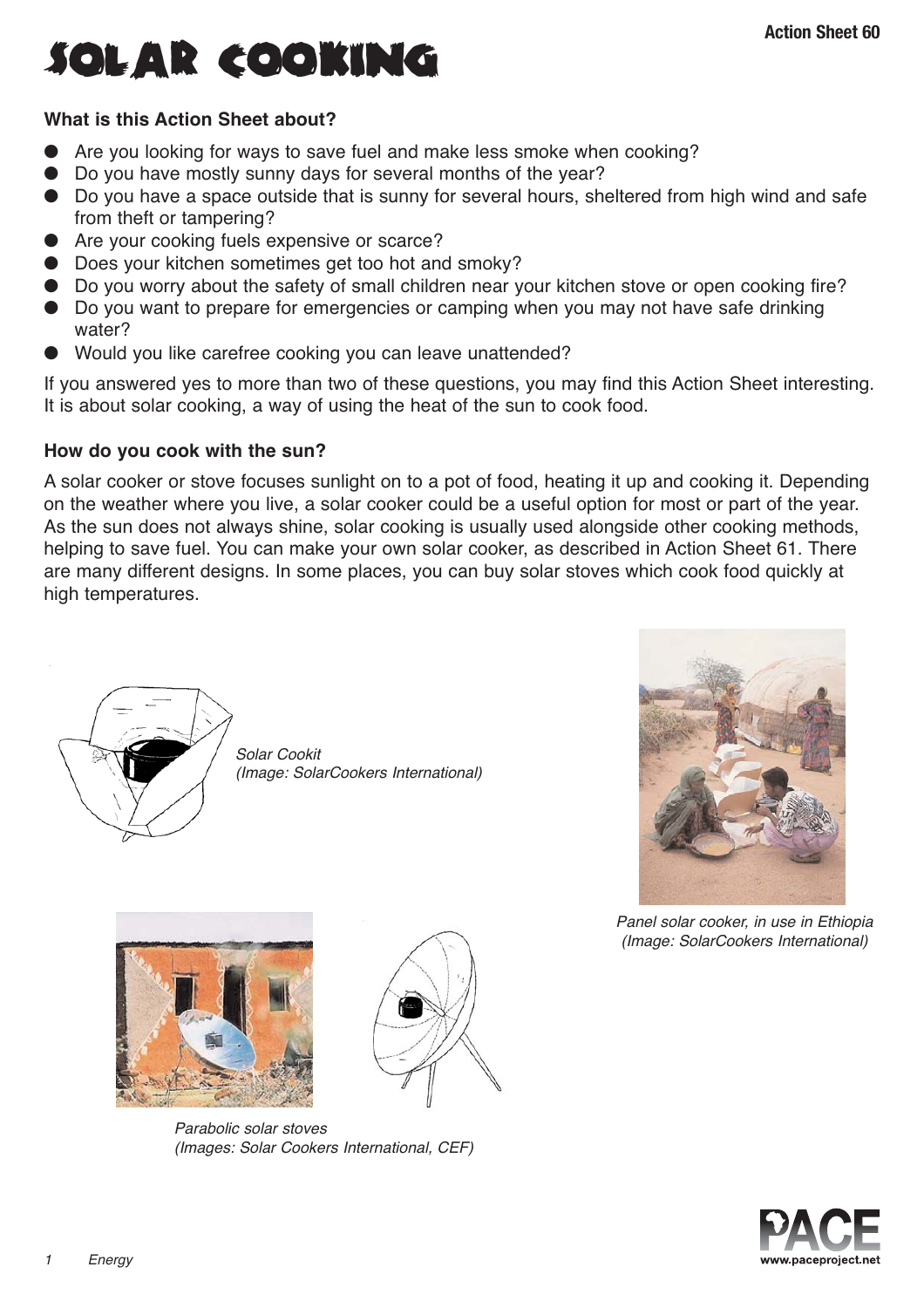

Solar box cooker in Mbamba, Tanzania (Image: Solar Cookers International)





The Anahat – a Vietnamese hat lined with reflective material (Image: BoxAid –http://www.geocities.com/boxaidinfo/)

# **What are the benefits?**

Once you have got solar cooking equipment, solar cooking is free. In Kenya, people spend about 40% of their income on fuel. Cooking with a solar cooker reduces fuel used by 60%. A family that cooks with the sun can spend far less on fuel, leaving more for other things! Using solar cooking means that less firewood and charcoal are needed. This saves time spent collecting fuel and helps us manage the natural resources of forested areas. Solar cooking doesn't produce any smoke or pollution.

# **Are there any drawbacks?**

- You need to have a secure outdoor area where you feel comfortable cooking. Solar cooking will work out better if you are able to leave the solar cooker or stove alone without worrying about it
- Most solar cookers take quite some time to cook food and work best when the sun is high in the sky, so you may need to be able to make some changes to your schedule and be prepared to start cooking the midday meal in mid morning
- You can only use them to cook during the day. For example, you would still need to use other fuel to heat food up for an unexpected evening guest!
- You still need to have other sources of fuel for cloudy days
- If you are used to having a fire, you may miss it as a place for gathering, keeping warm and feeling safe

#### **FOR MORE INFORMATION**

Action Sheet 61 describes how to build your own solar cooker.

#### **CONTACTS**

Solar Cookers International Energy Development Corporation, South Africa The PACE Directory Energy section on the CD includes many solar cooking organisations